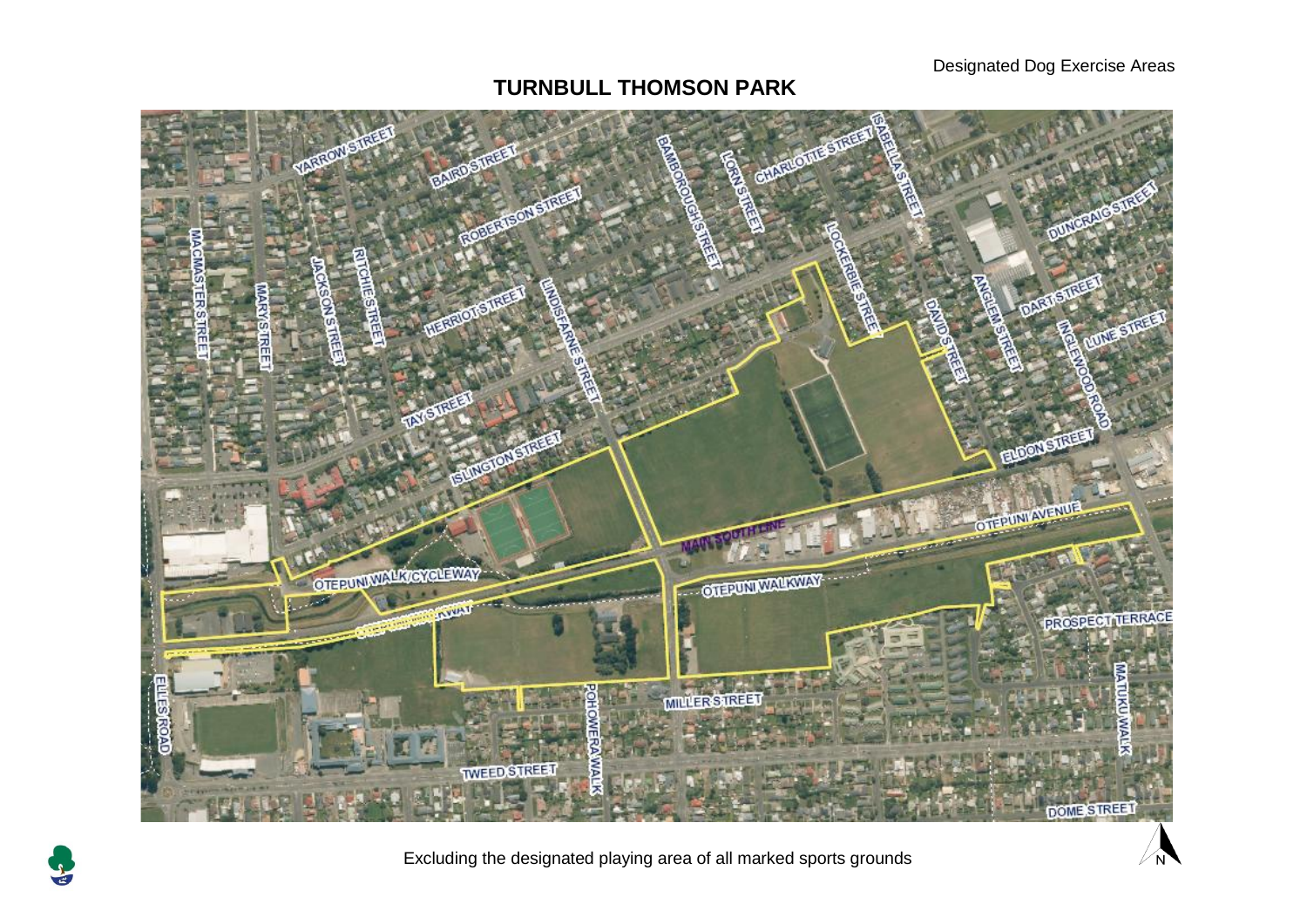

## **DONOVAN PARK**

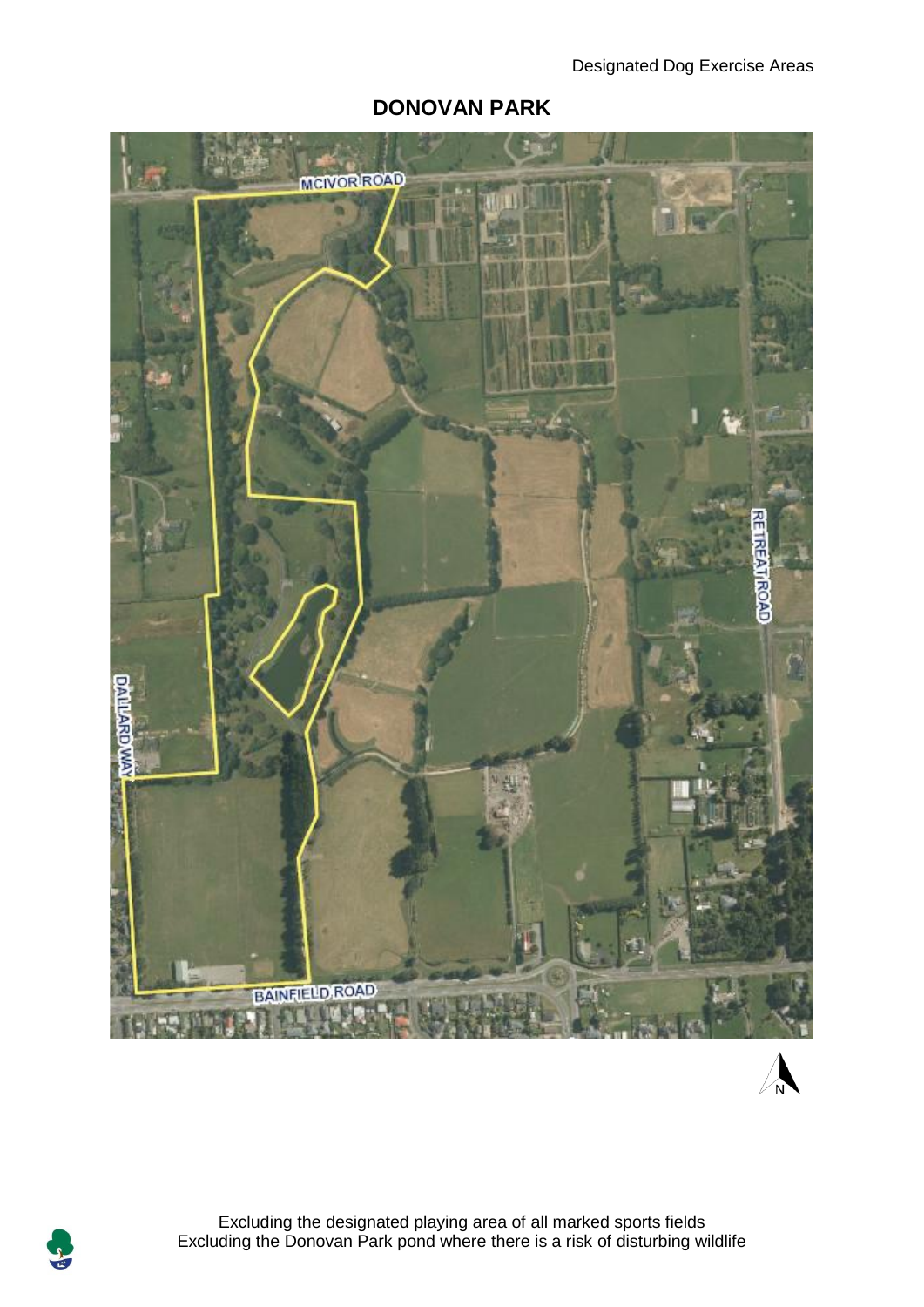### **ELLES ROAD DOG PARK**



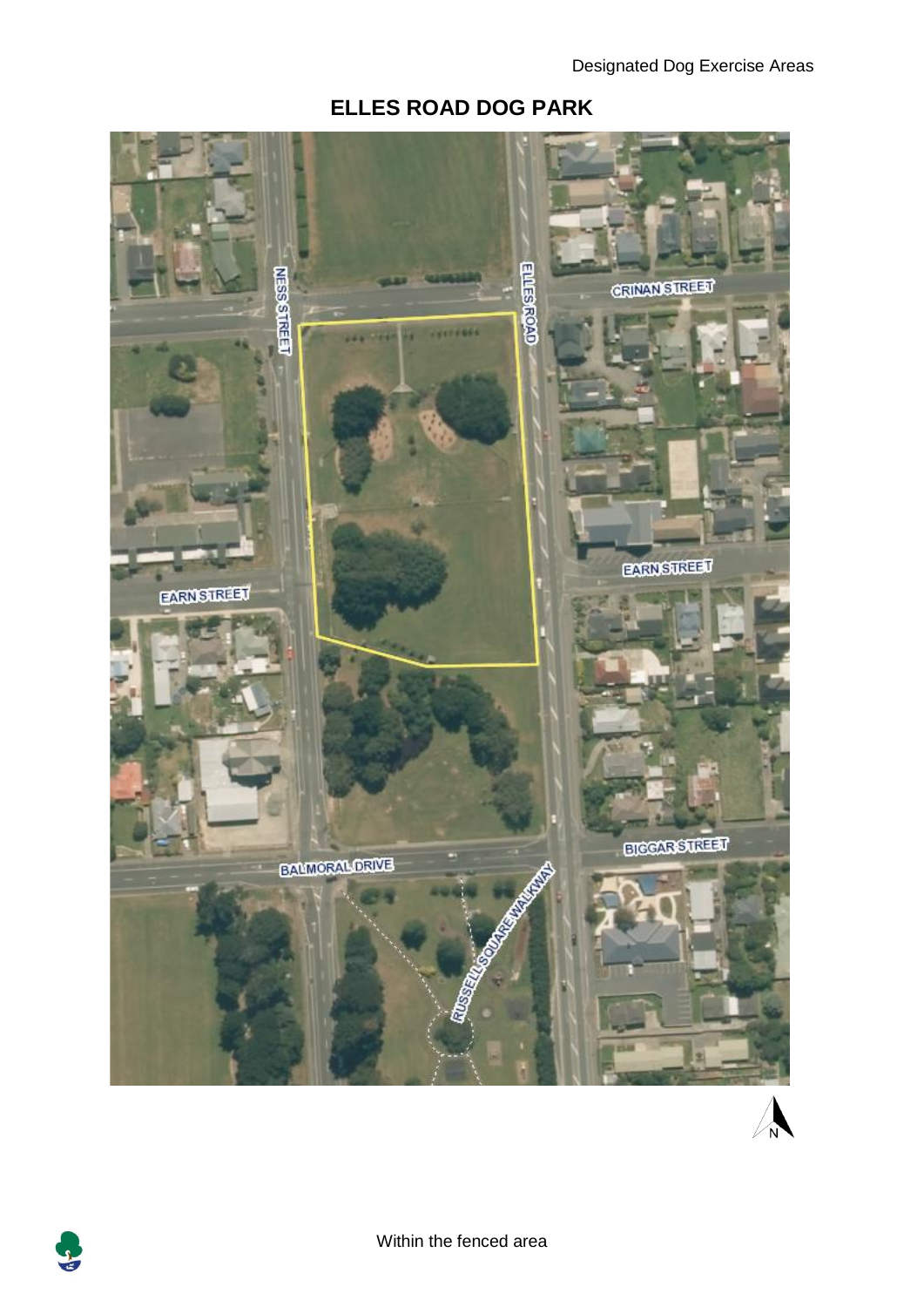

#### **SANDY POINT DOMAIN**



Excluding the designated playing area of all marked sports grounds Excluding within 10 meters of all play equipment Excluding the ponds and lagoons designated as wildlife habitats All walking tracks within Sandy Point Domain as areas requiring dogs on a leash

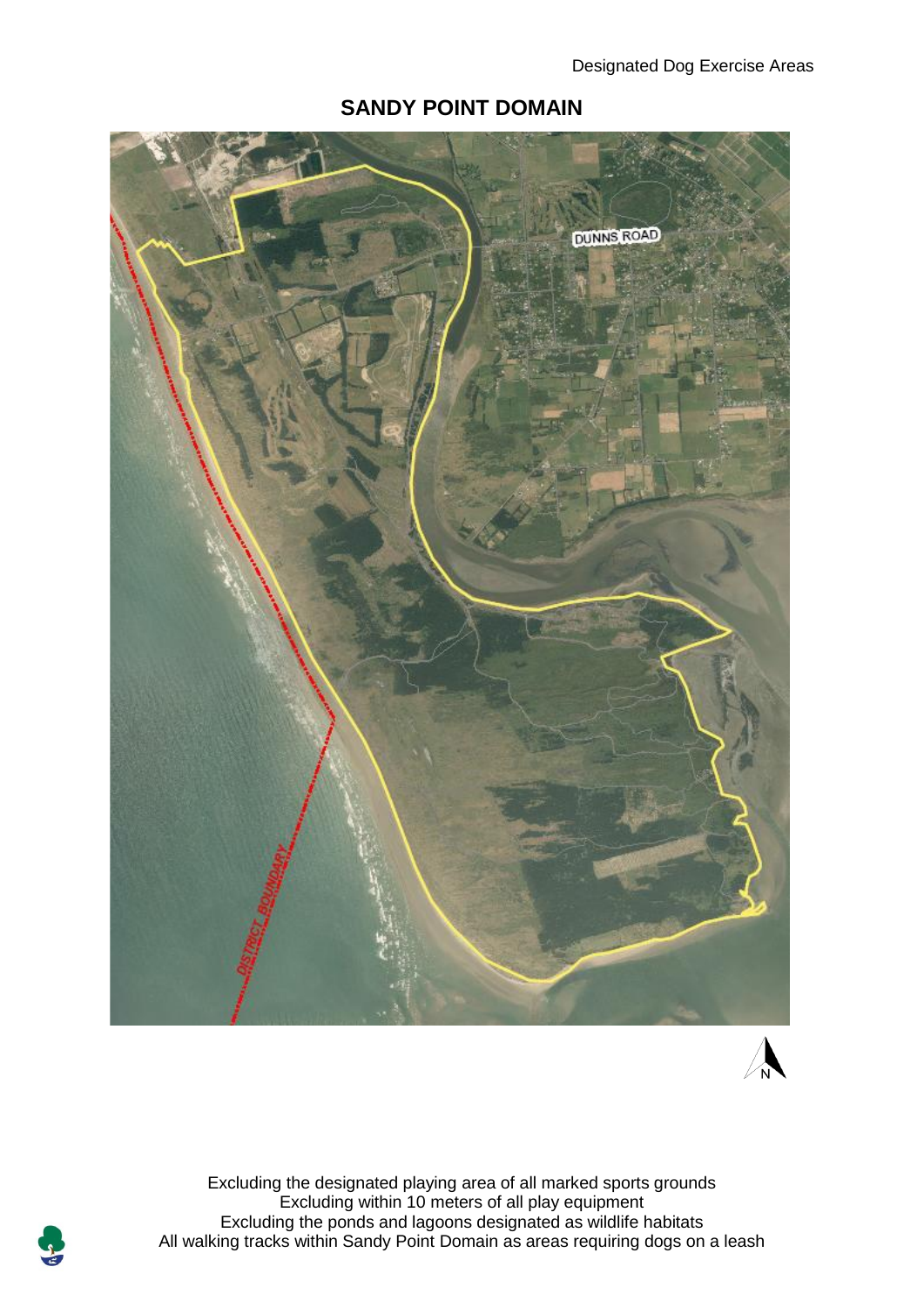Designated Dog Exercise Areas

 $\sqrt{N}$ 

#### **ELIZABETH PARK**